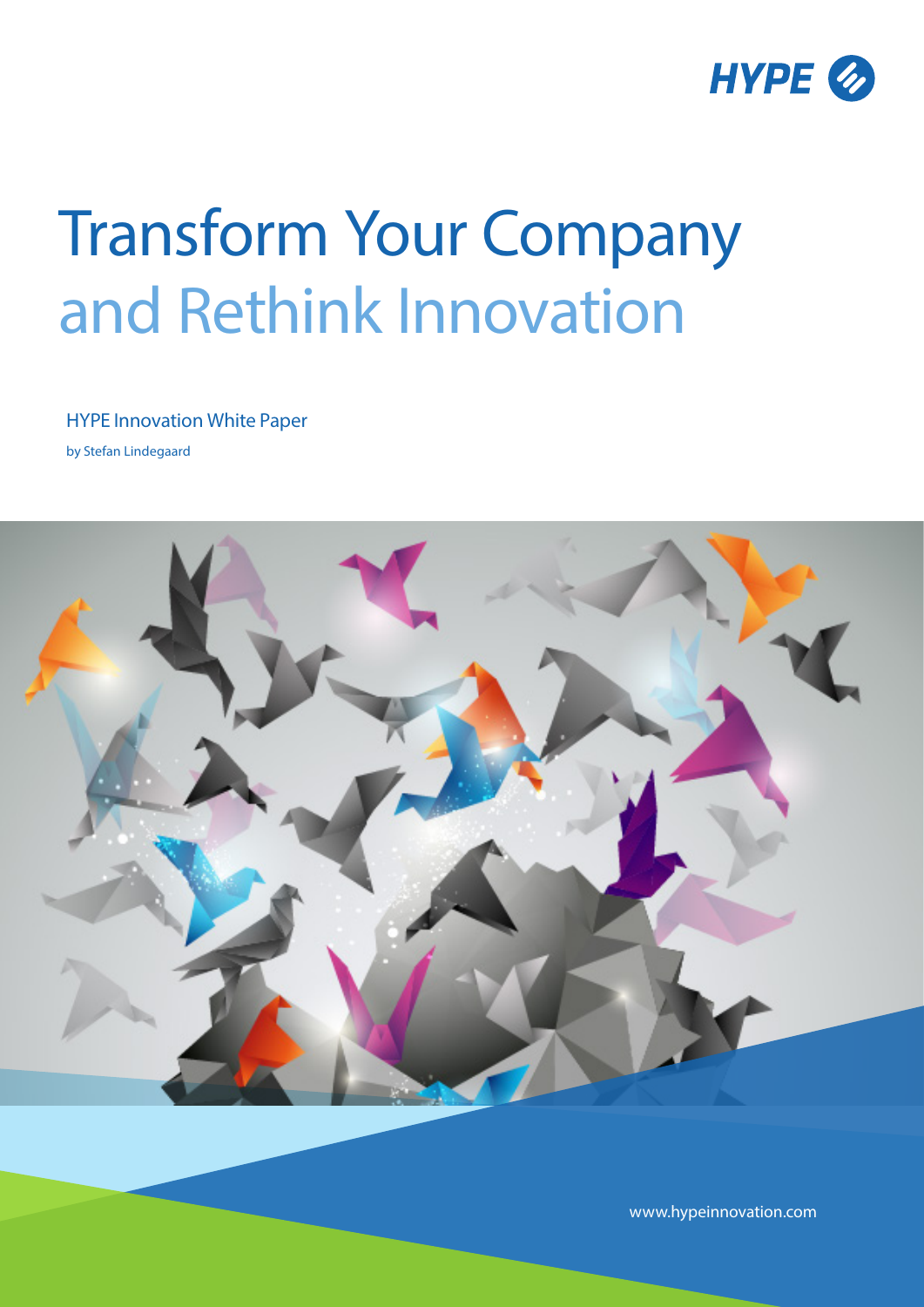#### HYPE Innovation White Paper

## Transform Your Company and Rethink Innovation



by Stefan Lindegaard

Chief Transformer at Transform – or Die! Author, speaker, and strategic advisor

Stefan Lindegaard is an author, speaker, and strategic advisor. His focus on corporate transformation based on exponential growth, disruption, digitalization, and innovation has propelled him into being a trusted source of inspiration to many large corporations, government organizations, and smaller companies. He believes business today requires an open and global perspective and he has given talks and worked with companies in Europe, North America, South America, Africa and Asia.

Stefan Lindegaard is a widely respected thought leader and he has written several books and white papers. You can follow his work on LinkedIn Pulse.

You can also join his **Transform – or Die!** movement here. This is for the people who own the future.

## **Content**

| Introduction                                          | 3              |
|-------------------------------------------------------|----------------|
| A Case Study of Transformation                        | $\overline{4}$ |
| <b>Transformational Elements</b>                      | 6              |
| <b>Transformation Demands New Leaders</b>             | 10             |
| Transform or Die!                                     | <u>13</u>      |
| Appendix: Companies Leading the Way in Transformation | 14             |

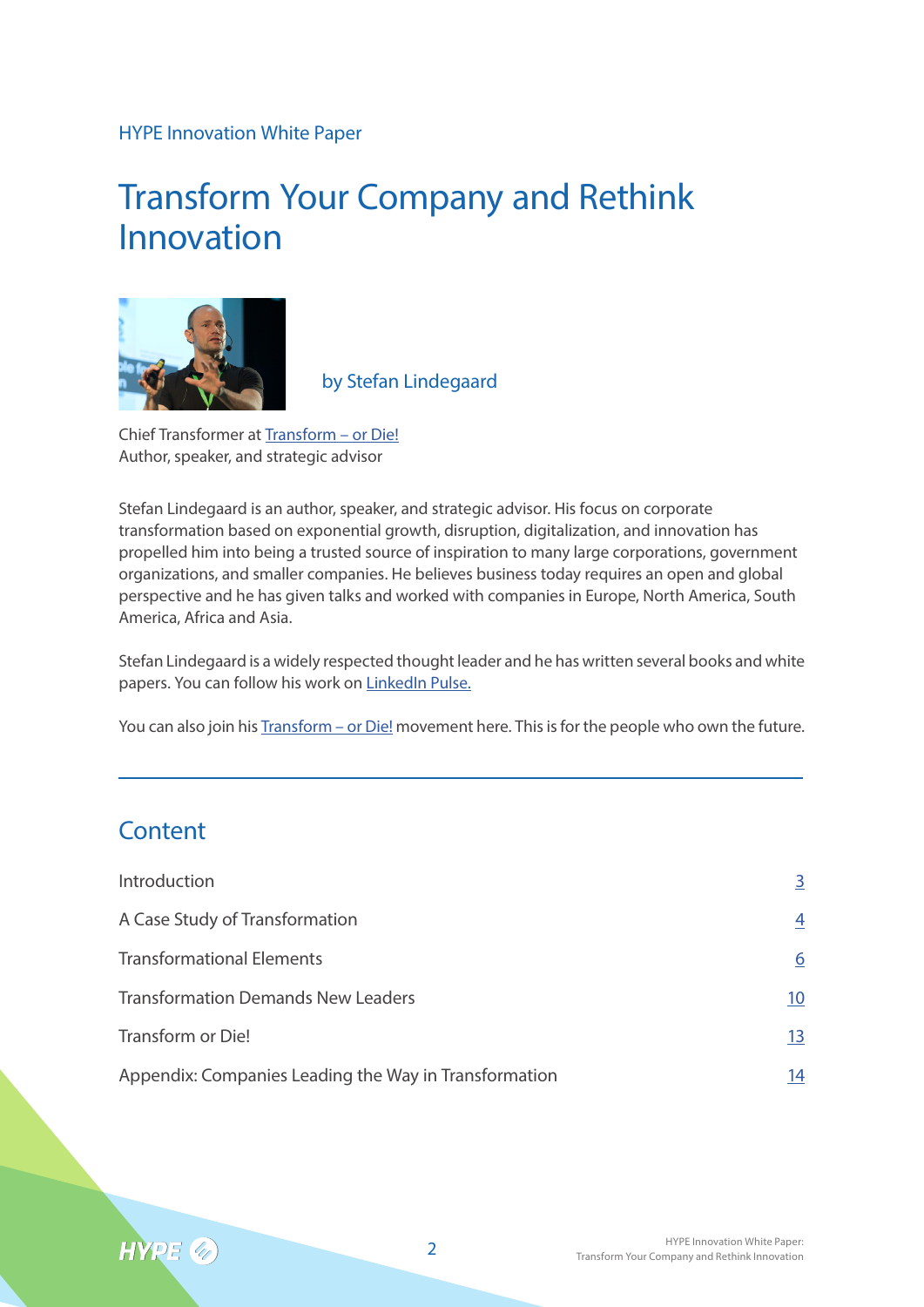## Introduction

Over the past two decades, the use of the word "innovation" has grown to be so ubiquitous in the business world that it is now virtually meaningless. Nowadays, practically every company talks about having an innovative culture, and the smallest of product changes are lauded as "innovative". When a word is so commonplace and used so often to overstate progress, it becomes nothing more than hollow corporatespeak.

Scott Berkun, a best-selling author on creativity and innovation, started to advise that we should stop using the word "innovation" years ago. In a post from 2008, entitled Stop Saying Innovation – Here's Why, he said:

"If you must use the word, here is the best definition: Innovation is significant positive change. It's a result. It's an outcome. It's something you work towards achieving on a project. If you are successful at solving important problems, peers you respect will call your work innovative and you an innovator. Let them choose the word."

The need for the "significant positive change" that Scott refers to - the need to actually be innovative - has never been greater than in today's highly competitive global economy. So, true, innovation is still relevant, but we need to stop devaluing the word as we do now when we apply it to the minutest of advancements.

We need to rethink our approaches to innovation management, so that we're searching for real transformation and not just a continuous stream of incremental change. And perhaps most importantly, we should stop all the talk about having an innovation culture, because innovation cultures cannot exist when most companies and organizations are not even able to develop a shared understanding of what innovation means and how it works. Nor do they have a common language to communicate this shared understanding. Replacing "innovate" with "transform" may just be replacing one buzzword with another, but I believe this is a good substitution and a move in the right direction. When markets change as fast as they do today, companies and organizations must be able to transform themselves. Into what is often an open question, but if you do not develop the capability to transform in general, you don't get the chance to find out. You just die.

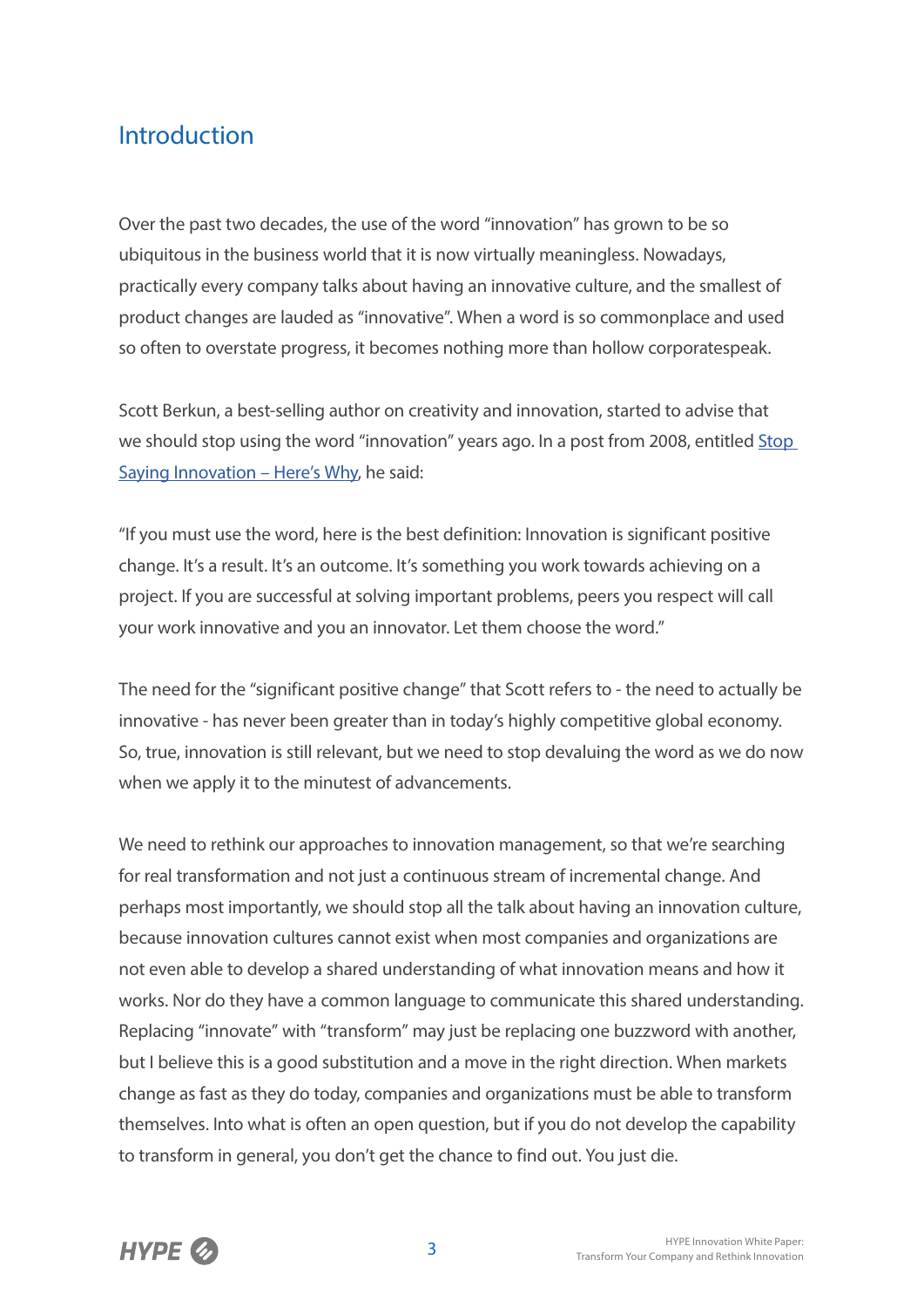## A Case Study of Transformation

If you're looking for a good example of a company that has thrived on transformation, look no further than Hewlett-Packard (HP), which has made at least five major transformations over its lifespan. HP is currently living through its latest transformation, which has split it into two companies: Hewlett-Packard Enterprise for business-focused hardware and solutions and Hewlett-Packard Inc. for consumer PCs and printers.

HP has been struggling for a while and we do not yet know how well the latest transformation of this storied company will work. However, I do find some comfort in the transformational capabilities of the company. That is something many companies – and their executives – can learn from HP for the coming years and even decades, where we will see much disruption and change. HP's long history of product development and transformation includes:

- Oscillators: After its start in 1939, HP's first financially successful product was a precision audio oscillator. An early customer was Walt Disney, who used the oscillator for surround sound systems.
- Mini-computers: HP experimented with semi-conductors and digital equipment in the 1960s. In 1966, it launched its first successful mini-computer, which stayed in the market for 20 years.
- Calculators: Actually, HP launched what was called the first personal computer in 1968, but HP called it a desktop calculator, because, as Bill Hewlett said, "If we had called it a computer, it would have been rejected by our customers' computer gurus, because it didn't look like an IBM. We therefore decided to call it a calculator, and all such nonsense disappeared." Good move.
- Printers and scanners: These came along in 1984 and were a huge success. Seen from an open innovation perspective, some of the key technologies came from Canon, which in turn used technology developed by Xerox.
- Agilent spin-off: In 1999, all of the businesses not related to computers, storage, and imaging were spun off from HP to form Agilent Technologies. Agilent's spin-off was the largest initial public offering in the history of Silicon Valley. The spin-off created an \$8 billion company with about 30,000 employees, manufacturing scientific instruments, semiconductors, optical networking devices, and electronic test equipment for telecom and wireless R&D and production.

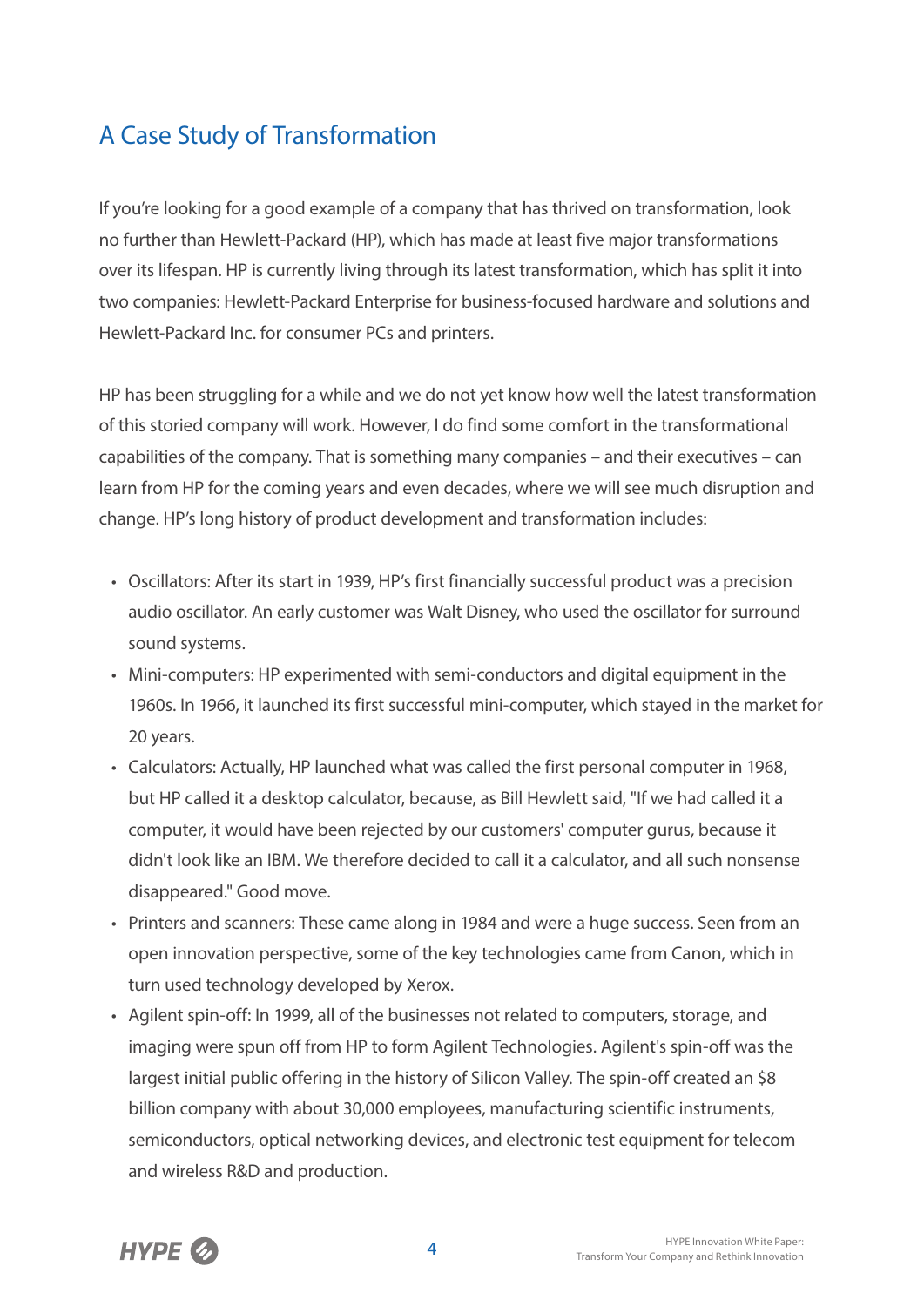• Buying spree: Just prior to and in the first decade of the 2000s, HP took over several other companies (DEC, EDS, 3Com, Compaq and Palm). HP got in big trouble as the acquisitions did not work out as planned.

There are many lessons to be learned from the HP history, but the one I would like to point out is that there is no way that you will become a huge, successful company and continue to stay so if you do not have the ability to transform yourself. HP did this with great success for many decades. Then it went the wrong way.

Yes, transformation is risky and difficult, but do we really have a choice?

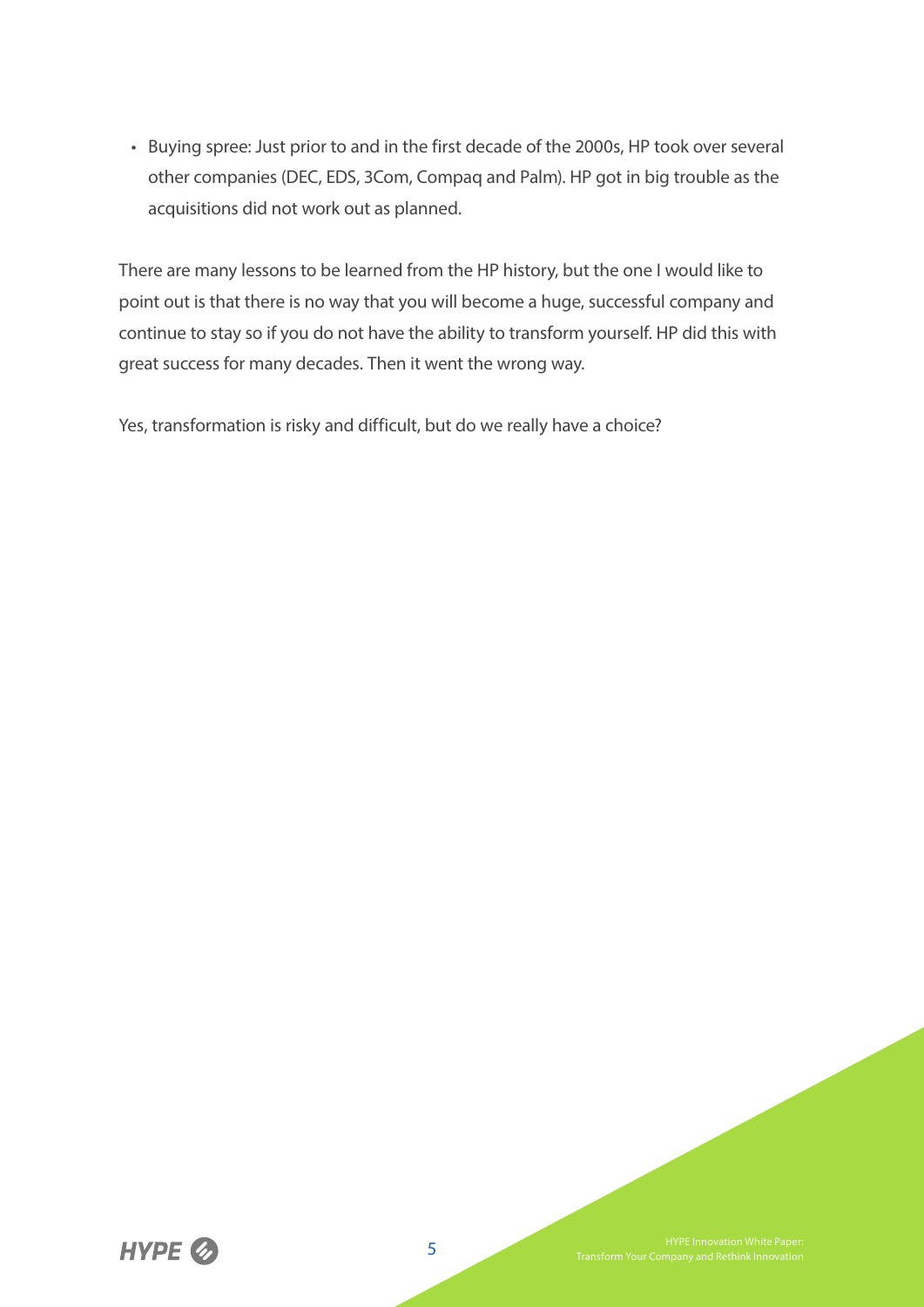## Transformational Elements

In the near future, executives who fail to transform their companies will quickly be replaced. Those who succeed at transformation will need to master many elements, but I see four of them as being more critical than others:

#### 1) The understanding of exponential growth

I recently visited Singularity University, the mission of which is to educate, inspire, and empower leaders to apply exponential technologies to address humanity's grand challenges. It was mind-blowing to get a first-hand feel of the power of exponential growth and to understand how close the future is. Well, the future is actually already here and in particular in the bubble called "Silicon Valley".

Check out the Singularity program here: Exponential Technologies Executive Program

#### 2) The impact of digitalization on their companies, their industries, and their customers

When you look at digital development and thus digital transformation from the perspective of exponential growth, it becomes fascinating as well as scary. The opportunities and threats are everywhere on a societal, corporate, and individual level. The key element here is that data power and what is being driven by data power has an exponential, not a linear growth.

My current favorite quote by Bud Caddell is dead on: "There is no digital strategy. Just strategy in a digital world." Some people think of this as being more or less the same thing. The people who understand what is happening in our world right now, however, fully grasp the impact of the small, subtle difference in the two sentences. They know the difference is profound. Either you get this or you will have to learn more about digitalization fast in the coming years.

During my Silicon Valley visits, I enjoy seeing how companies like SAP and Intel approach digitalization:

Check out Intel's approach to wearables and how SAP works with the IoT.

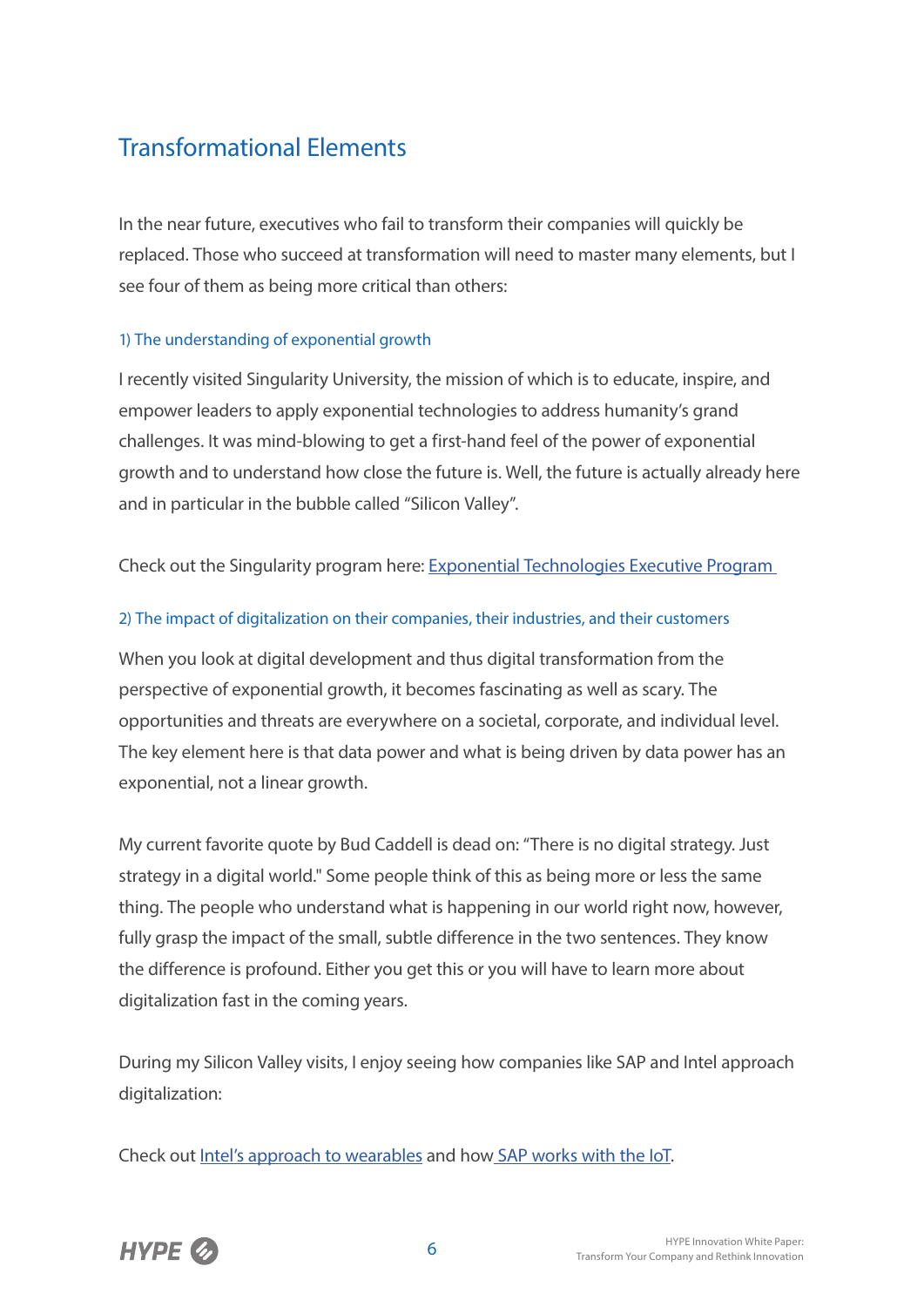#### 3) The offensive and defensive nature of disruption

Disruption is a broad topic and it is open for discussion and definition. However, it is important to know that it happens in two ways. You either disrupt the markets – or you get disrupted. There is no longer a middle way as any industry will change due to exponential growth and the impact of digitalization. Not so long ago, many companies could do well – or at least survive – just based on their past actions and thus current assets. They need to be much more proactive today.

Executives can only create the right frameworks and conditions such as arms-length structures for disruptive efforts and processes for matching the right people with the right projects to be able to get their companies in a position to bring out disruption. They can't plan for it. This makes it important to not only focus on the market, but also on internal issues that are often the biggest barriers for being disruptive.

By internal issues, I mean that some executives will be tempted to favor the use of current people, equipment or sales channels over hiring new people, buying special equipment needed for the specific task or developing new processes. This is just easier to do. Yes, you might lose a few things on the original idea or concept, but you save time and money today and that is also important. This kind of thinking makes sense for many executives who do not really understand the nature of disruption. However, this kind of thinking also ignores that the few things you lose on the original idea or concept might be precisely what makes the whole difference in the eye of the market. Thus, you saved time and money early on, but you lost the opportunity to win the market.

**HVPF**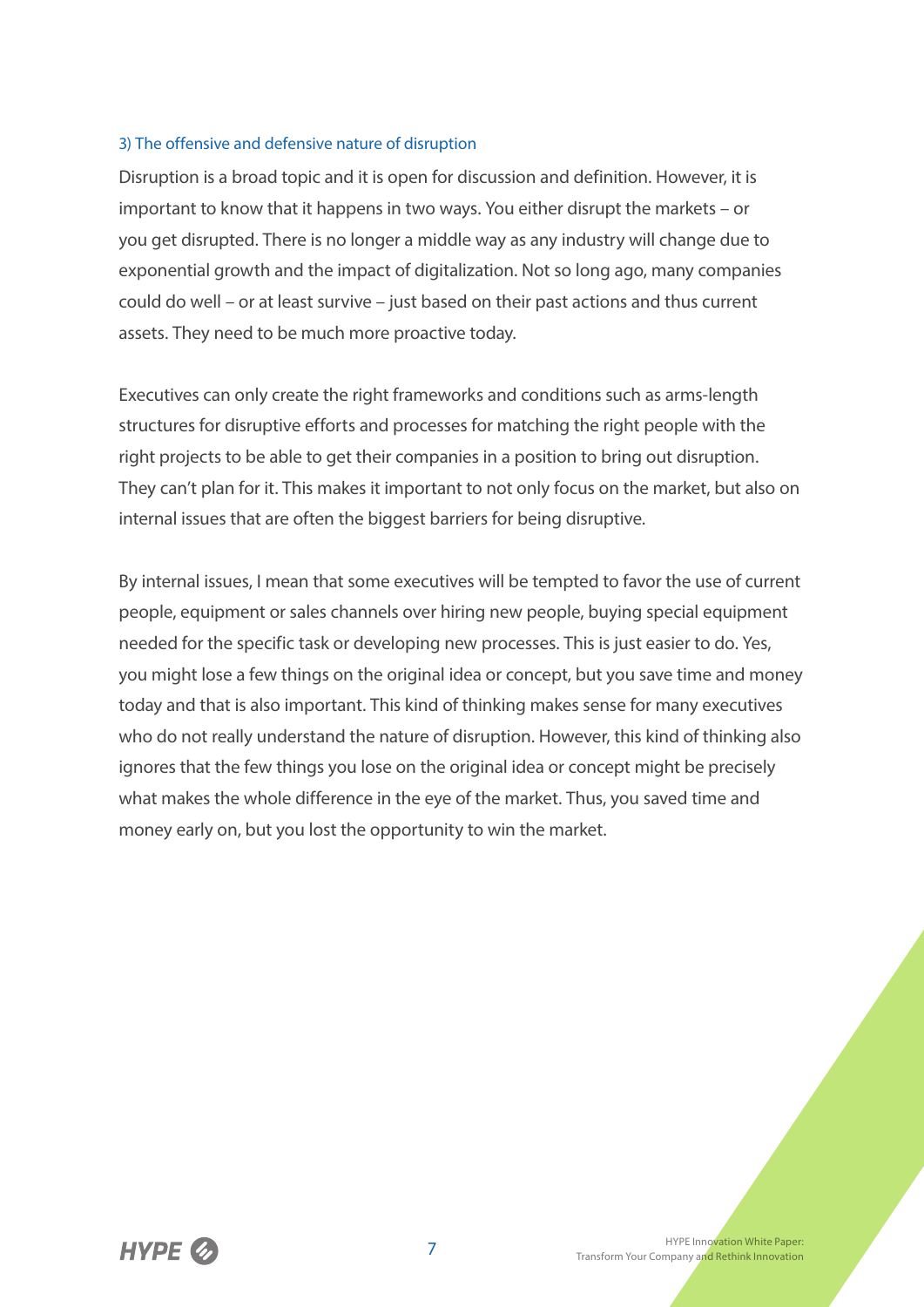#### 4) The capability for working with different kinds of techniques and concepts for innovation management

Innovation will become a required skill for those who seek to lead and manage based on the above changes. The thing about innovation is that it requires many different approaches, frameworks and concepts of which some of the important ones are open innovation, business model innovation, design thinking and disruptive innovation. Too often, executives simply do not know enough about innovation management and this has to change.

Mastering innovation – and thus also transformation – will require the addition of new skills and a new mindset, both at the individual level and throughout the organization as a whole. Here it is important to understand that it is no longer enough just to have the "right people". Leaders will need to know how to put the right people with the right skills and mindset, into the right context of an organizational structure that must be more open, transparent and fluid. Silos will have to be eliminated and experimentation will need to be encouraged as a daily way of thinking and working.

While those were the 4 most important areas from my perspective, there are other areas that will be crucial for companies to rethink:

#### People and organizational structures:

Strong companies and organizations do four things very well: They listen, adapt, experiment, and execute better than their competitors. We need to upgrade the mindset and toolbox of the people who can make this happen, and we need to experiment with our organizational structures in order to attract the best talent and get the best out of everyone involved – internally as well as externally.

In too many organizations, the HR department is largely absent from any discussion of innovation management and to some extent even when it comes to organizational transformation. Luckily, there is evidence that this may be changing as more HR people have added "organizational transformation" or similar terms to their social media profiles.

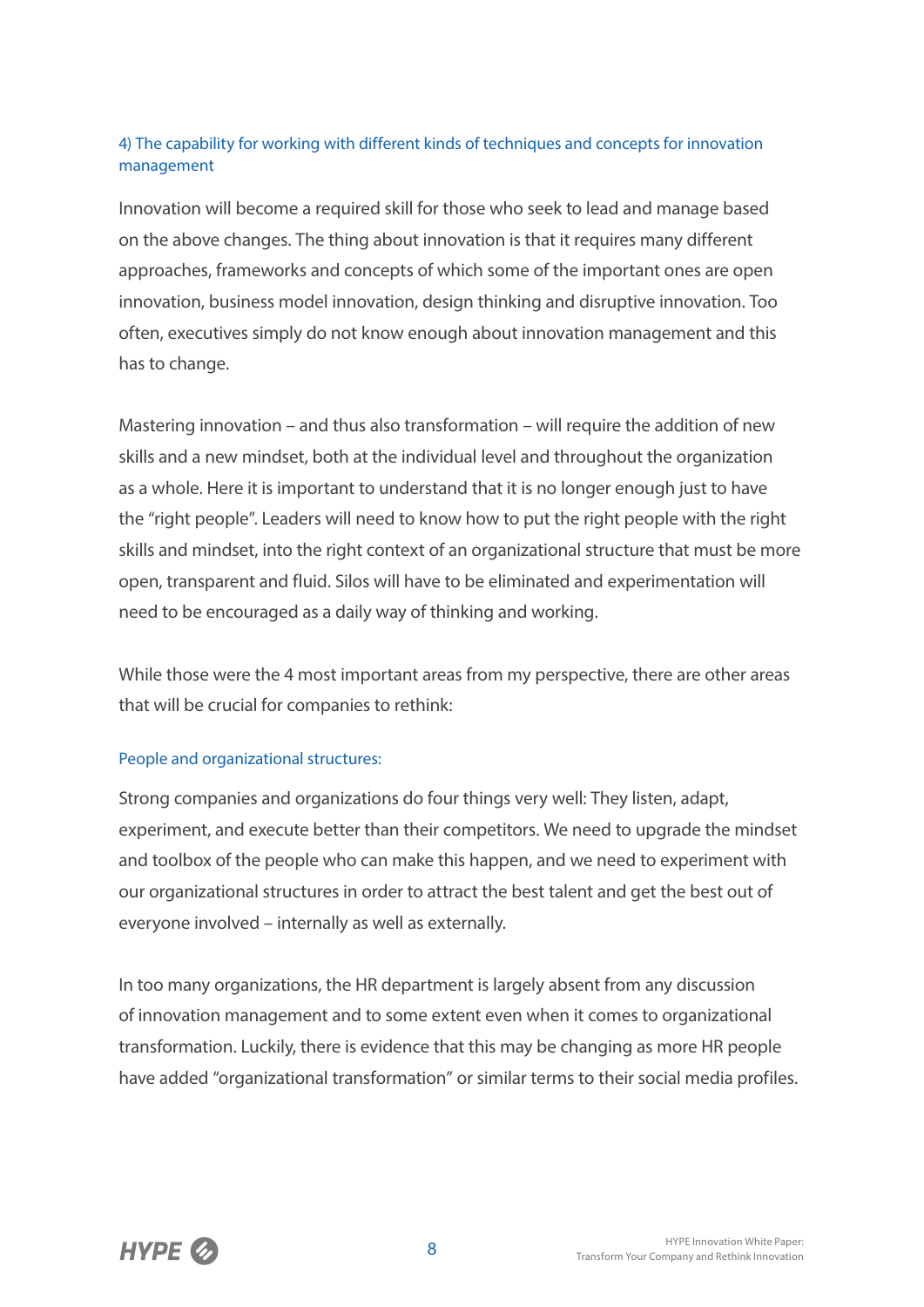Some key elements here are:

- Training of the C-suite, middle managers, and employees
- Coaching on how organizations can mitigate risks when experimenting and capture learnings from experimentation
- Developing KPIs for entrepreneurial and experimental behavior instead of measuring people in charge of innovation against cost effectiveness and ROI

#### Open innovation and external collaboration:

I try not to define innovation let alone open innovation but this is what I believe it should be about "…a philosophy or a mindset that they should embrace within their organization. This mindset should enable their organization to work with external input to the business processes just as naturally as it does with internal input."

Open innovation is no longer a question of why, but how. It is interesting to see how the companies and organizations that understand this have begun to develop strong transformational capabilities besides "just" open innovation and external collaboration capabilities.

#### Communicate in a new way:

Communication today is more than PR, branding, and traditional media. It should be broader and also cover stakeholder management, networking, and social media. Furthermore, communication today has to go beyond products, services and technologies that we bring to the markets. In this era of collaboration and ecosystems, it is critical for business success to display corporate, as well as team and personal, innovation capabilities.

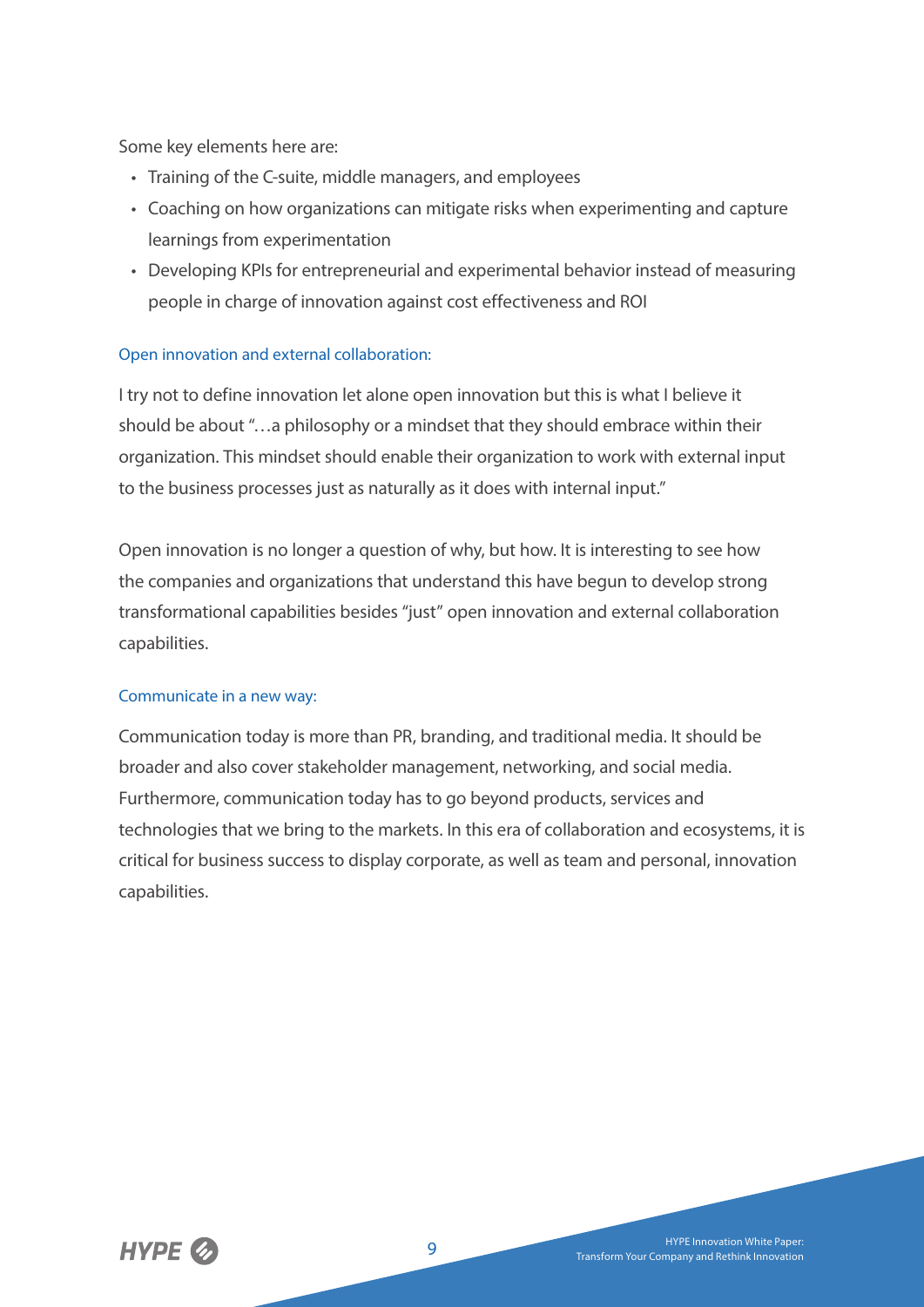## Transformation Demands New Leaders

In many cases, transformation will require a change of guard. In the next three to seven years, the old generation of executives, senior vice presidents and other top leaders are on their way out, and we will now see the rise of a younger generation of leaders who bring a new mindset, toolbox, and skill-set that enable them to guide organizations through transformation. Yes, some of today's leaders will be able to adapt, but I believe that even more of them won't be able to embrace the need for transformation.

Here's the situation in many companies that will drive this generational change: The companies are doing okay, but if you look closely, you'll see that they aren't doing as well as they could be. Something is a little off, and there are early signs that things are about to get much worse. This is at the core of the classic cases of Kodak, Blockbuster, and Nokia where leaders failed to pick up similar early signs of change such as new – and merging – technologies, new customer behaviors and new competitors (although very small at first). Similarly, many leaders today are not preparing their organizations based on the four key areas driving the need for transformation that I mentioned earlier. They just don't see a burning platform and they do not or maybe they do not even sense the urgent need to attend to these changes. These companies are dying a slow death because they haven't built the capacity to be agile in the face of the inevitable disruption that is coming their way.

When things do start to go bad, the board of directors will begin to ask tough questions of the leadership, who won't have answers because they don't understand the mechanics of disruption. They don't fully embrace new approaches to innovation management either. Yet a growing number of potential leaders in their late 20s and or early 30s not only understand these topics; it is part of their DNA. As they gain more business knowledge and broader leadership experience over the next three to seven years, boards will turn to them to do what many leaders of the previous generation are unable to do: lead transformation. Of course, it is going to be very uncomfortable for a 55-year-old board member to promote a 30-something individual to a top post, but we're also going to see some board members replaced. You could actually argue that board members are missing the boat just as much as top executives and thus they should be replaced, too.

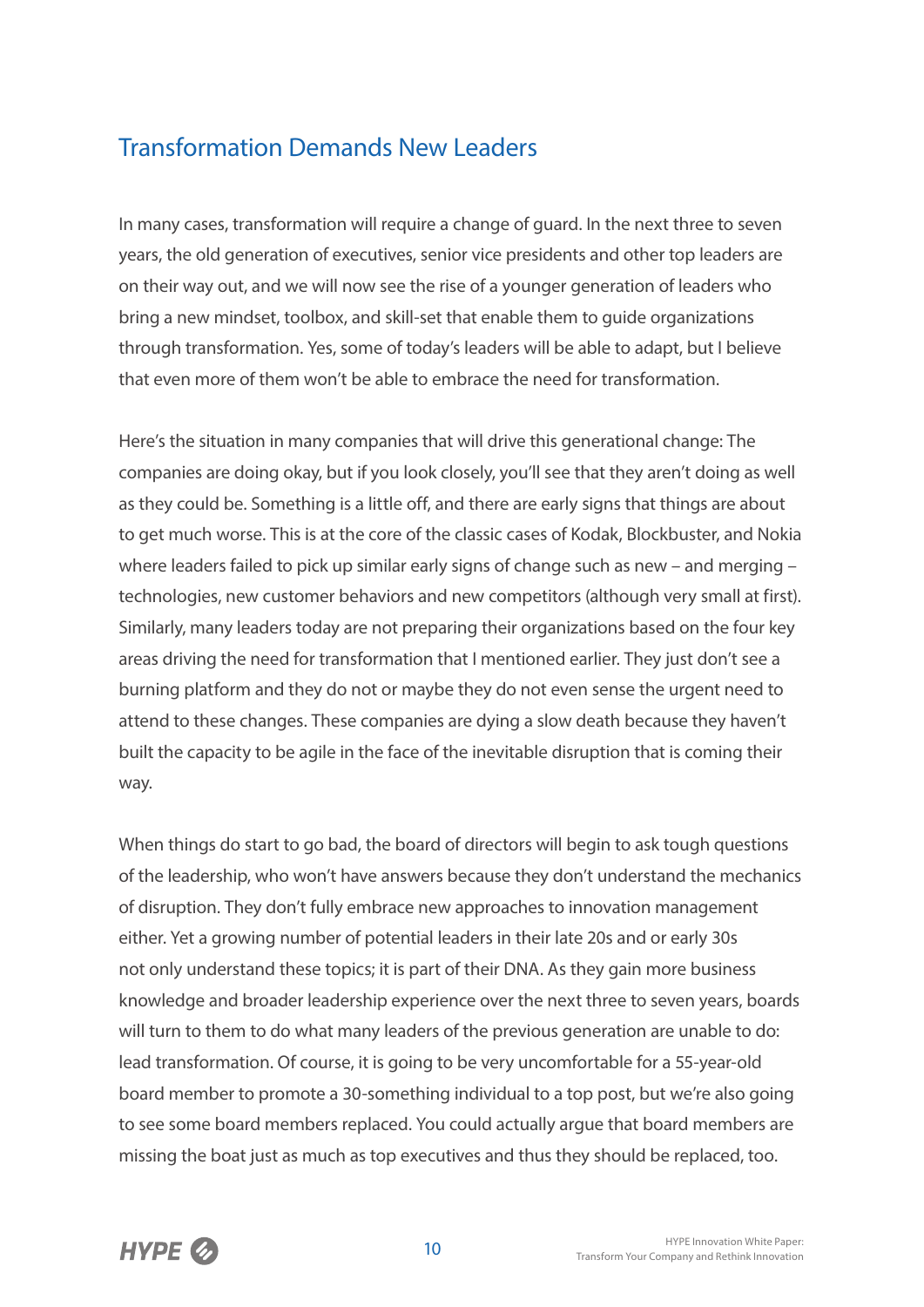Besides the young candidates for top positions, I see top leadership potential in a fairly small group of people who today are viewed either as specialists or maybe even as outsiders in their companies. "Specialists", because they are being recognized for the key contributions in specific areas, but they are not yet seen as having leadership potential in the broader sense. "Outsiders", because organizations just don't know the full value and potential of these people.

Are you one of these people and are you ready to be part of the new guard that leads transformation? Answering these eight questions will help you know:

- Do you have the ability to listen to internal as well as external stakeholders better than your colleagues? If you can't listen to the world, you will never be able to adapt fast enough.
- Do you look for talent everywhere? Besides just listening to the world, a strong leader also looks for talent everywhere as this is the era of open innovation, free agents and transparent organizations. Never forget that 99.9 percent of the smartest people in the world do not work for your company or organization.
- Are you open for experimentation in every aspect of your work and even more importantly – do you have a process to learn from your inevitable failures? The key elements of business in the near future will be based on your corporate abilities to listen, adapt, experiment and execute better than your current and future competitors. So many people trip up on the experimentation part as humans don't like failures and because we don't like to talk about our failures, even though we acknowledge that we learn much more from our failures than from our successes.
- Are you mapping out the opportunities and challenges that digitalization brings to your organization? This is not just about the changes brought forth by digitally driven interaction, but also the impact of IoT. You do know what IoT stands for, right?
- Does your communication go beyong traditional tools and channels and include networking, stakeholder management, and social media? The lack of communication skills in a modern sense is what I see most often in want-to-be, but not going-to-be leaders.

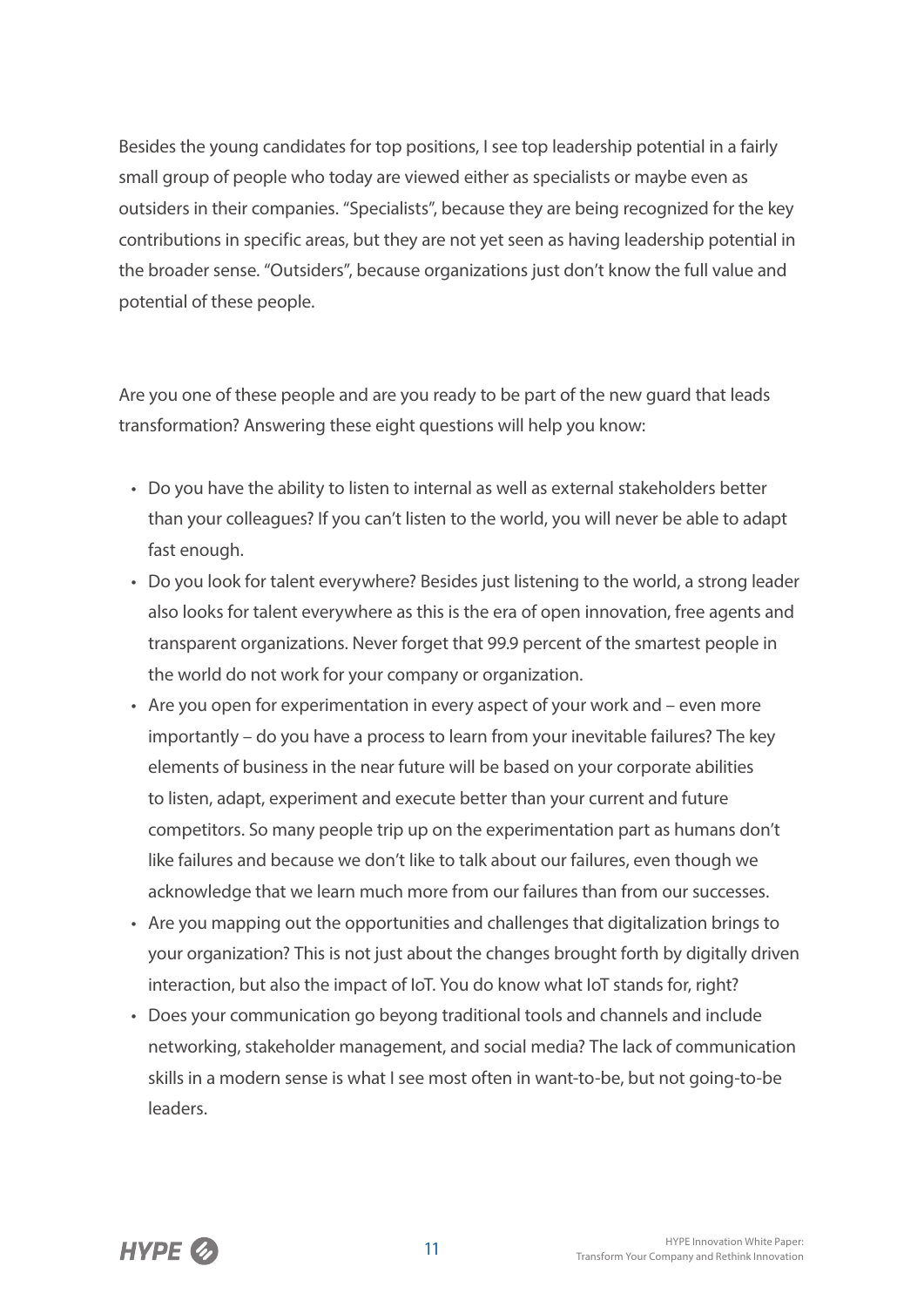- Do you talk less and less about innovation because you realize we need to get back to the basics? Innovation is here to stay and you know how innovation management works, but since the word and the term is over-used and confusing to most people, you are using it less. We need to get back to basics and focus on listening, adapting, experimenting and executing better than every one else.
- Do you have a process for developing yourself regarding topics such as disruption, digitalization and innovation? When I interact with and coach executives and teams, I always ask them if they are prepared to lead their companies towards corporate transformation. This should be a natural thing for you if you agree to most of what I am writing here, but you also need to consider how you stay sharp in this fast-paced and fast-changing environment.
- Can you build and lead a following based on your actions and examples? This sounds simple and straight-forward, but there is a big difference in managing people and leading people. Remember that having a following is not just about internal staff; you need to build a following outside your organization as well.

How you answer these questions will reveal how much personal transformation will be required for you to become the type of leader that businesses need now and will continue to need in the future as they become faster, more agile, and more willing to experiment on many levels in order to succeed.

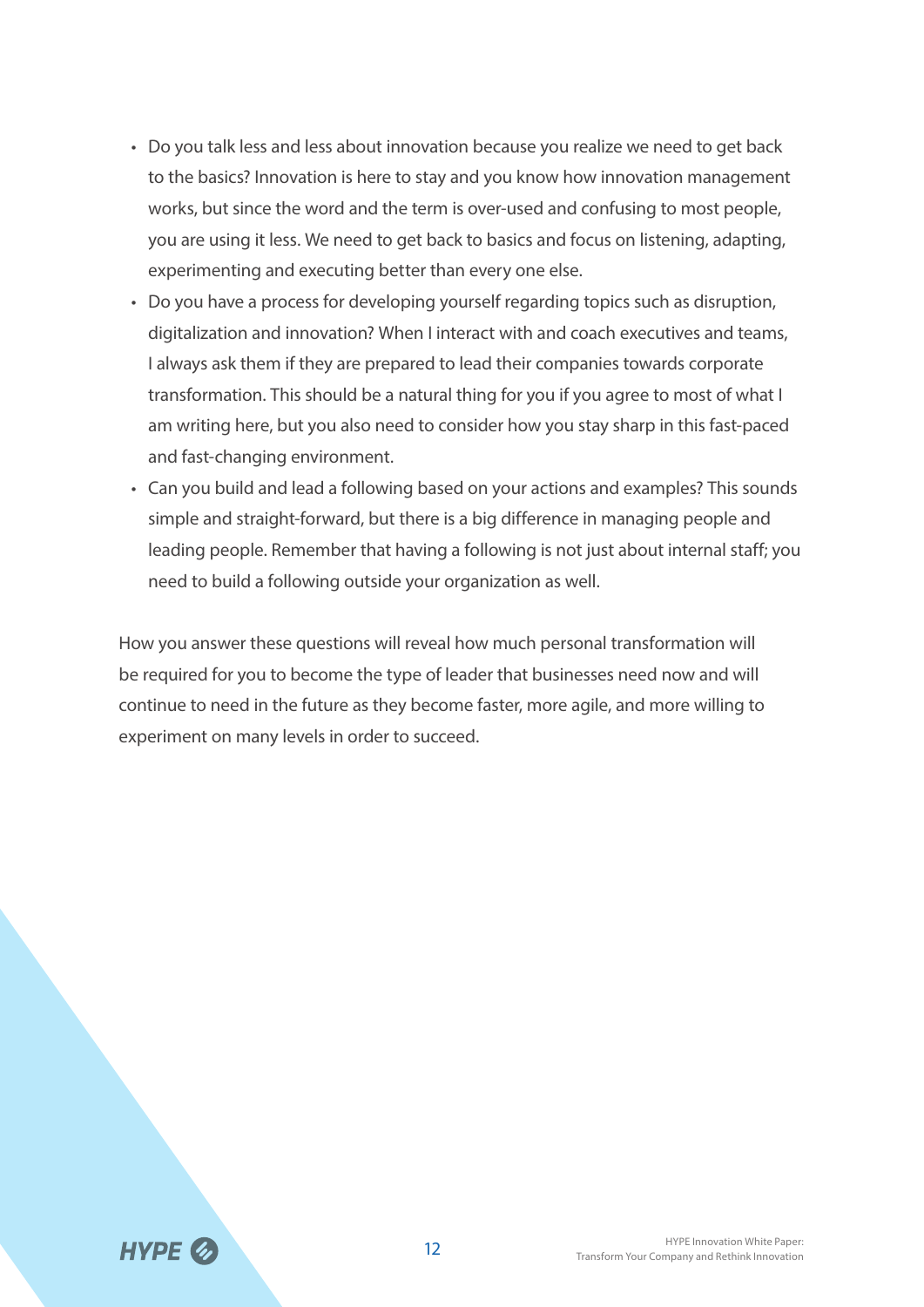## Transform – or die!

The bottom line message in all of this is that leaders – or potential leaders - currently in place, need to up their game substantially or they will be out. The game plan is being rewritten and the rules are changing. You either get on board or you will be tossed overboard.

As for younger readers, who tend to understand this new business reality better than others, there is great hope just as there is for those more experienced ones having a sound grasp of the new reality. If you keep pushing and expanding your leadership skills into the direction set in this paper, you may find yourself with top jobs in the not too distant future. Even if you are not planning for a top job, you will be in a good position to get the job of your dreams.

Transform – or Die! is what I call my latest initiative. It is a movement for the people who own the future. There is a reason for the title. If you like my messages in this paper, you should join us.

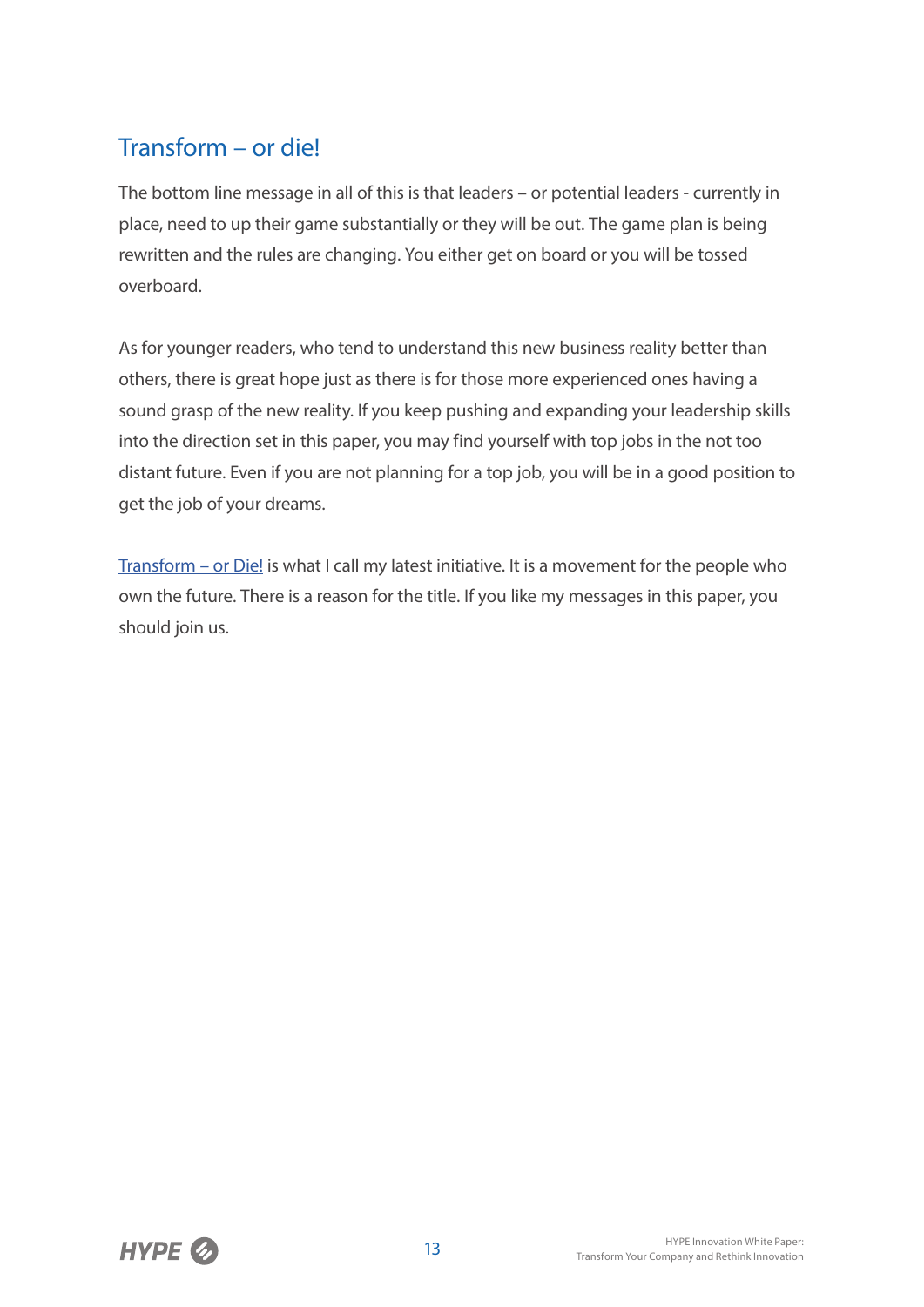## Appendix: Companies Leading the Way in Transformation

My research on companies that are already undertaking efforts that hold the promise of transformation has led to this list of my favorite organizations to observe and interact with. I truly believe their efforts can inspire you and your colleagues and give your company insights that can help make your company even better.

- GE: They are top of my list because of their FastWorks program and their push towards digitalization. Big changes in an even bigger organization. This commercial really sums up the challenge GE has with regards to perception, which is key for any transformation project.
- Koc Holding: Chances are that you have never heard about Koc Holding. But hey, they are just the leading conglomerate in the world´s 10th largest economy, Turkey. You will hear more about this group in 2016. Why? They are working on cool programs to become more global (sending top executives to week-long programs in Silicon Valley) and pushing the thinking of the HR role in shaping the future capabilities of Koc Holding. (I am working with Koc Holding on their Silicon Valley trips.)
- Haier: I like the efforts of Haier and articles like this one speak volumes about why this company is worth paying attention to if you are serious about corporate transformation.
- The City of Dubai: This one is different from the others on the list, but I just have a ton of respect for an organization that can write up a plan for their development towards 2021 without mentioning the word "innovation" even ONCE. Just check this out: Dubai Plan 2021.
- Zappo's: We do not really know what will happen with their holacracy experiment, but it is definitely worth following regardless of the outcome. Heck, we can learn just as much or even more from failure as we can from success. Zappo's is learning as they go along. That puts them well ahead of most of companies.
- Electrolux and P&G: Transformation will only take root when it happens outside the traditional core functions. Electrolux is building strong capabilities in SEI (supplierenabled innovation), and P&G has a visionary engineering team, trying to bring their Connect & Develop efforts beyond products and technologies.

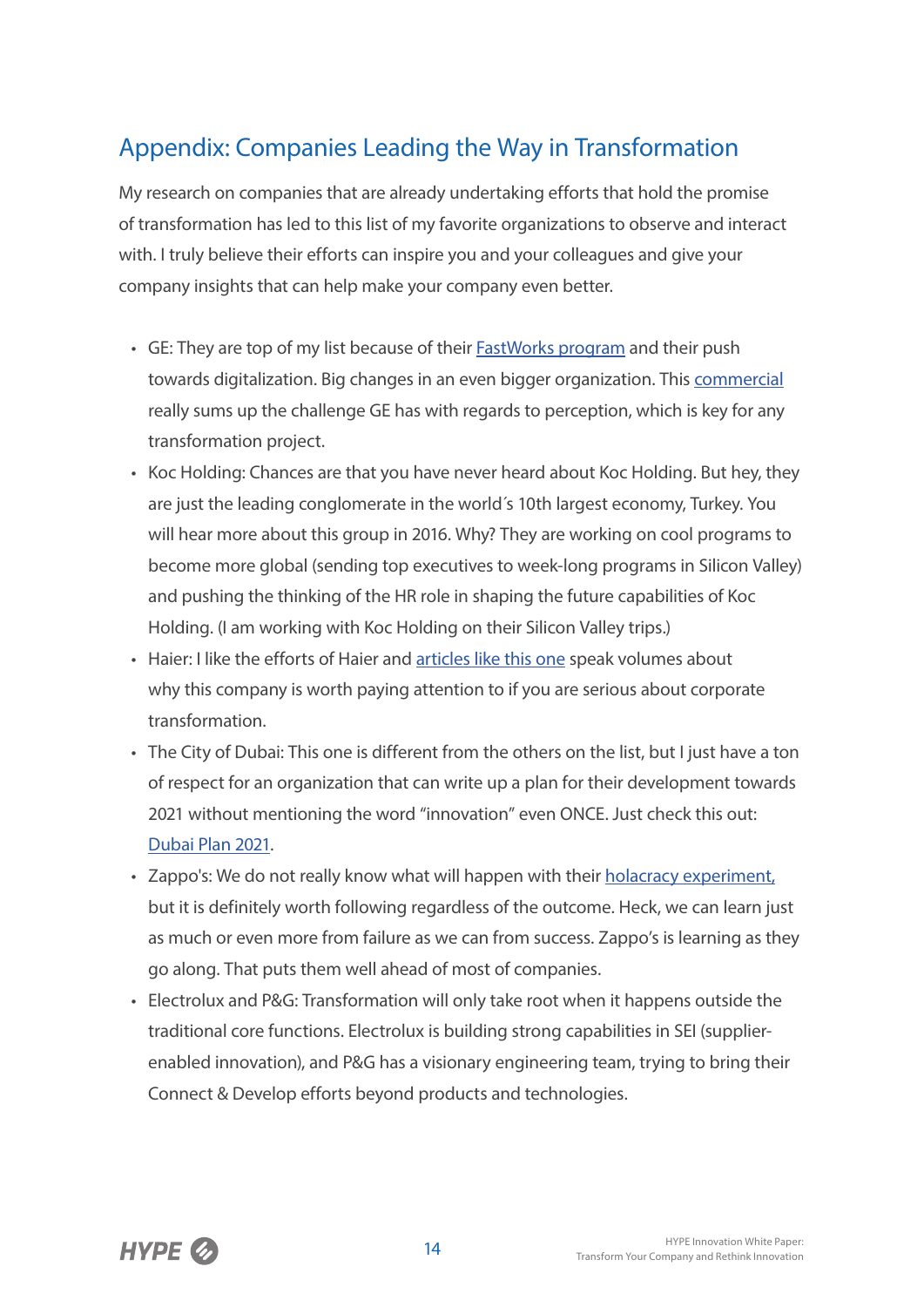- Metlife and DBS Bank: Two financial companies in Singapore that I like because of their efforts and willingness to experiment with their innovation and intrapreneurial capabilities and their attempts to become even more digital.
- SAP: This company was in trouble not so long ago. They decided to eat their own dog food and set out on a journey to become a truly digital company. Although I noticed some important glitches in their efforts to convey the image of a large startup during a recent visit, they definitely deserve lots of respect for their digital efforts. It becomes easier to trust the advice of a vendor when they live their own advice.

Stefan Lindegaard www.transform-or-die.com stefanlindegaard@me.com @lindegaard https://dk.linkedin.com/in/stefanlindegaard

The Innovation Upgrade Network by Stefan Lindegaard: https://theinnovationupgradenetwork.eventbrite.com